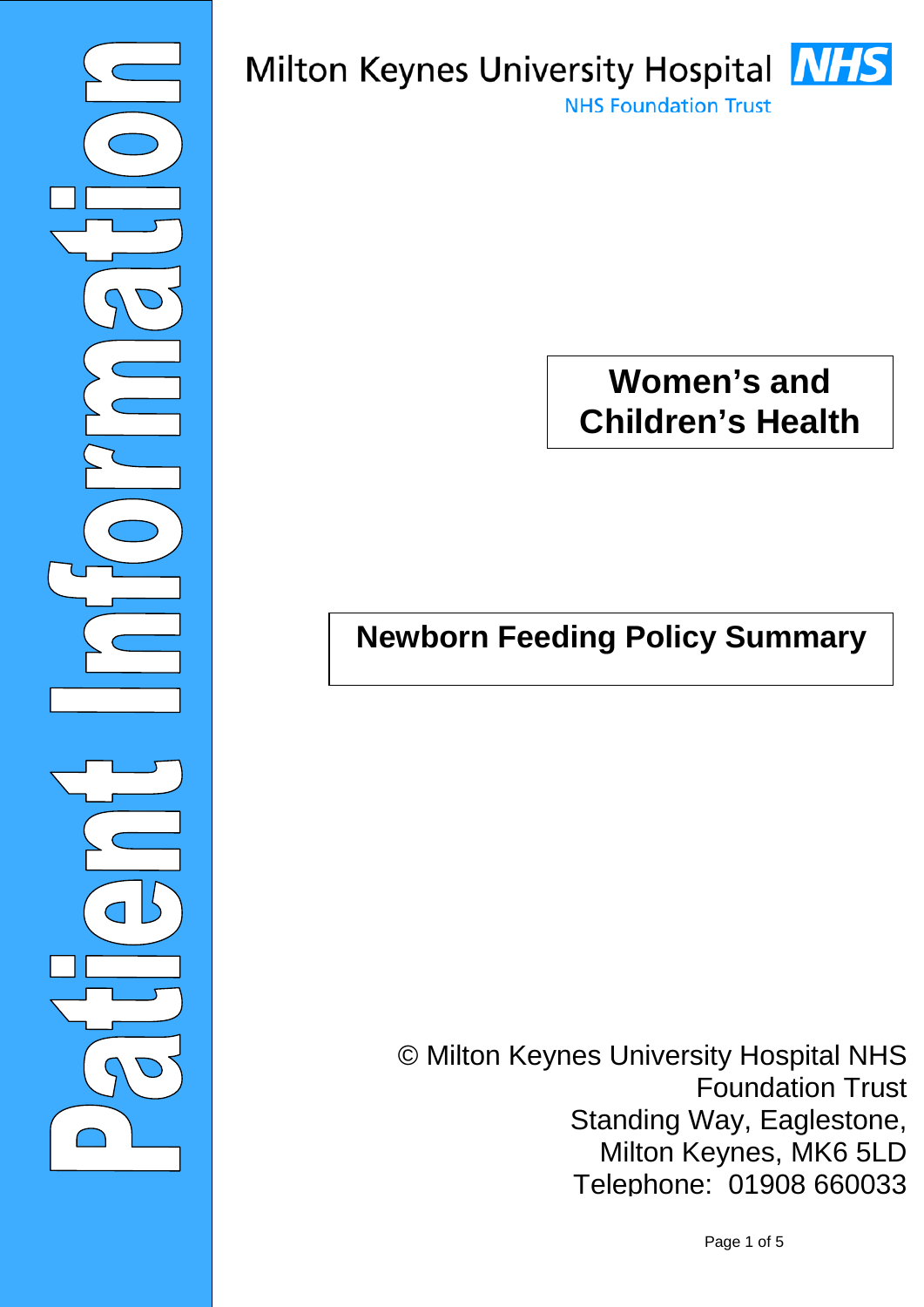## **This is a summary of the Newborn Feeding Policy and outlines the standards of care you may expect from any member of staff.**

#### **Why do we have a Newborn Feeding Policy?**

To promote breastfeeding and safe artificial feeding by:

- creating an environment that enables you to start your breastfeeding relationship with your baby.
- creating an environment where you are supported and given information to enable you to feed your baby safely.
- ensuring you receive consistent evidence based feeding advice.
- preventing the promotion of any artificial milks, bottle, teats and dummies in line with the International Code for the Marketing of Breastmilk Substitutes and other breast substitutes (UNICEF 1981).

## **What to Expect From Your Care**

You shall have the opportunity to discuss feeding and caring for your baby, highlighting the value of:

- connecting with your growing baby while you are pregnant
- skin to skin contact with your baby.
- responding to your baby's needs for comfort, closeness and feeding after birth and the role that keeping your baby close has in supporting this.
- the information you have already have about infant feeding.
- breastfeeding as protection, comfort and food.
- getting breastfeeding off to a good start.

#### **Support for Breastfeeding**

Any member of staff will be able to:

- provide support to enable you to achieve effective breastfeeding as you require, including positioning, attachment, hand expressing and recognising signs of effective feeding.
- explain responsive feeding and feeding cues.
- assess your baby's feeding and develop a plan to improve feeding as necessary.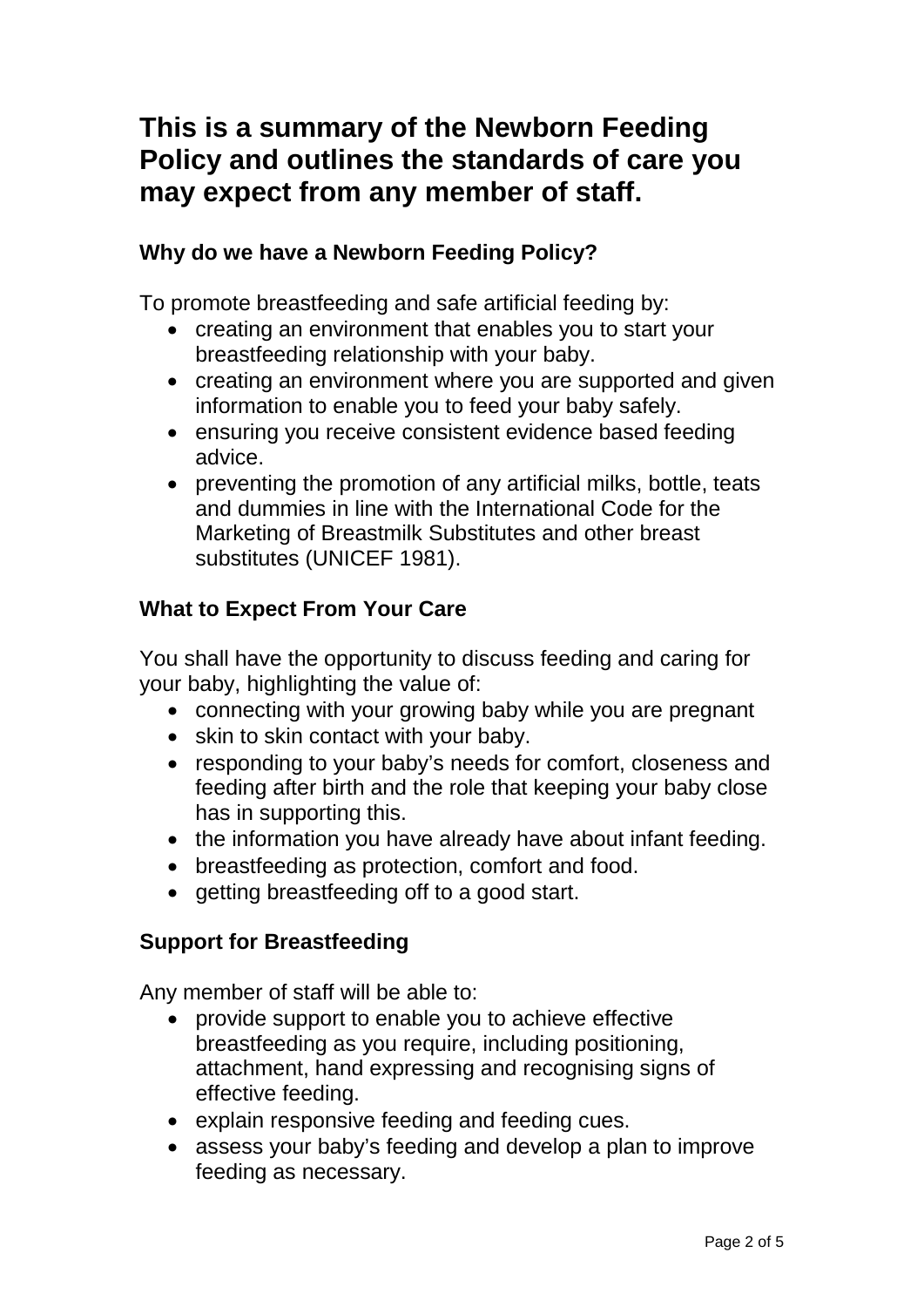- show you how to express your milk effectively, at least 8-10 times in 24 hours, including once at night.
- before you are discharged provide you with details of who to call if you require additional support, or if you have any concerns regarding feeding.
- ensure you are not separated from your baby unnecessarily throughout the postnatal period.
- provide you with an information leaflet outlining all local support groups and national helplines , upon discharge.
- request a referral to an Infant Feeding Specialist Midwife if you have more complex breastfeeding challenges

## **Responsive Feeding**

Previously described as 'demand' or 'baby-led' feeding, this term describes a feeding relationship that is sensitive, reciprocal and about more than merely feeding your baby.

- Breastfeeding is for comfort and calming your baby.
- Breastfeeds can last a long or short time.
- Breastfed babies cannot be overfed or 'spoiled' by feeding too much.
- Breastfeeding will not tire you anymore than other methods of feeding.

## **Exclusive Breastfeeding is Important**

It is particularly important during establishment of breastfeeding to exclusively breastfeed. However if it is not possible to exclusively breastfeed you will be supported to maximise the amount of breastmilk your baby receives. Breast pump equipment is freely available and any member of staff can ensure you are shown how to use them and where to safely store your breastmilk. You will be supported to give other feeds as safely as possible with as little disruption to your breastfeeding.

#### **Artificial Milk Feeding**

If you choose to give your baby artificial milk you will be supported to do this safely, discussing how to prepare infant artificial milk and sterilise feeding equipment. You are encouraged to feed your baby 'responsively' by:

• responding to their hunger cues.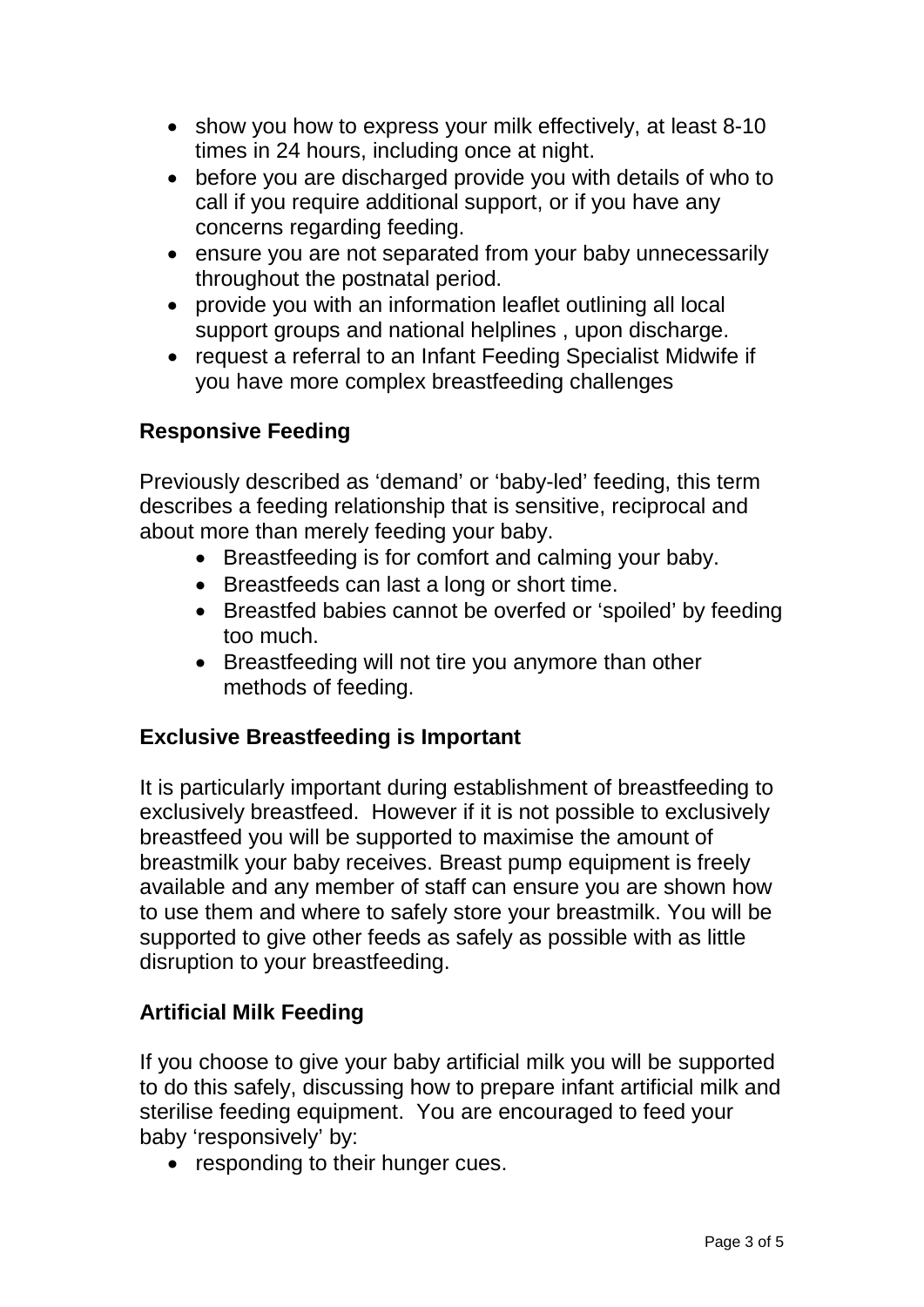- inviting your baby to draw the teat in, rather than forcing the teat into their mouth.
- pace the feed so you are not encouraging them to feed more than they want to.
- recognise your baby's cues that they have had enough milk and avoid offering them to take more that they want.

#### **Skin to Skin Contact**

- You will be shown how to understand the needs of your newborn baby; encouraging frequent touch and sensitive verbal/visual communication, keeping your baby close, feeding responsively and safe sleeping practices.
- If you are bottle feeding your baby you will be encouraged to hold your baby close during feeds and offer most of the feeds yourself to enhance you and your baby's bonding relationship.

#### **Safety of Your Baby Whilst in Skin Contact**

- Your baby will be checked during the first few hours after birth, for warmth, breathing, colour and tone. The midwives will carry these out while you maintain skin to skin contact, where possible.
- It is important you are supported to hold your baby safely. Staff will assist you with safe handling of your baby whilst in skin contact until you feel confident. We can advise you of safe bed sharing practices and help you to ensure that your baby is able to breathe with good body positioning.
- If you require stitches after the birth it is possible to still hold your baby in skin contact. The midwife will ensure you have sufficient pain relief to ensure your hold is comfortable and safe. If you have pain relief that causes drowsiness or alters your state of awareness you should not hold your baby without close supervision. Your birth partner may wish to continue providing skin to skin with your baby during this time
- The safest place for your baby to sleep is in a cot by your bed.
- Some parents will choose to share a sleep surface with their baby. We can provide you with information on how to share a bed safely with your baby.